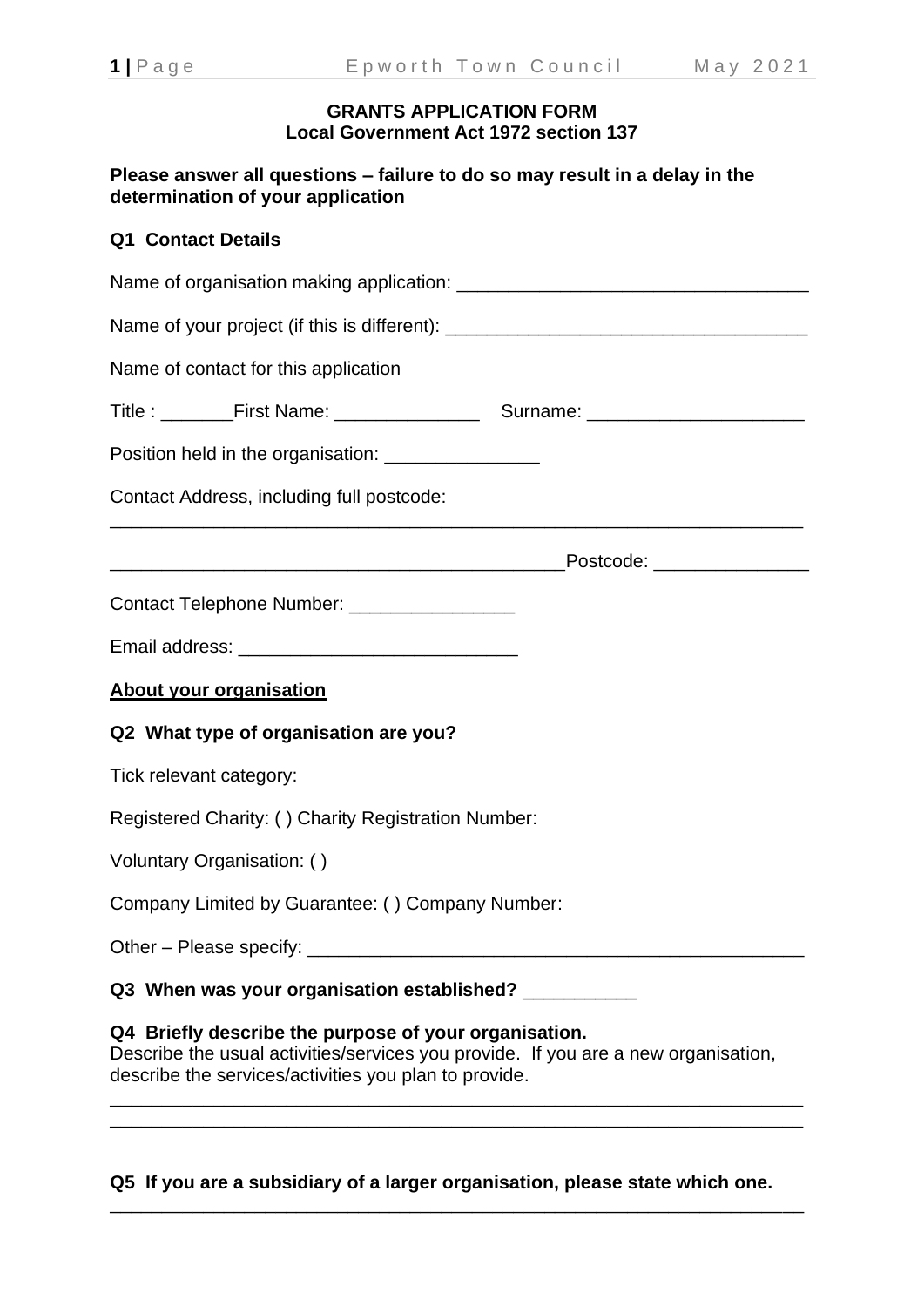### **Q6 Does your organisation have an agreed Constitution or Memorandum of Association?**

\_\_\_\_\_\_\_\_\_\_\_\_\_\_\_\_\_\_\_\_\_\_\_\_\_\_\_\_\_\_\_\_\_\_\_\_\_\_\_\_\_\_\_\_\_\_\_\_\_\_\_\_\_\_\_\_\_\_\_\_\_\_\_\_\_\_\_

\_\_\_\_\_\_\_\_\_\_\_\_\_\_\_\_\_\_\_\_\_\_\_\_\_\_\_\_\_\_\_\_\_\_\_\_\_\_\_\_\_\_\_\_\_\_\_\_\_\_\_\_\_\_\_\_\_\_\_\_\_\_\_\_\_\_\_ \_\_\_\_\_\_\_\_\_\_\_\_\_\_\_\_\_\_\_\_\_\_\_\_\_\_\_\_\_\_\_\_\_\_\_\_\_\_\_\_\_\_\_\_\_\_\_\_\_\_\_\_\_\_\_\_\_\_\_\_\_\_\_\_\_\_\_

\_\_\_\_\_\_\_\_\_\_\_\_\_\_\_\_\_\_\_\_\_\_\_\_\_\_\_\_\_\_\_\_\_\_\_\_\_\_\_\_\_\_\_\_\_\_\_\_\_\_\_\_\_\_\_\_\_\_\_\_\_\_\_\_\_\_\_ \_\_\_\_\_\_\_\_\_\_\_\_\_\_\_\_\_\_\_\_\_\_\_\_\_\_\_\_\_\_\_\_\_\_\_\_\_\_\_\_\_\_\_\_\_\_\_\_\_\_\_\_\_\_\_\_\_\_\_\_\_\_\_\_\_\_\_ \_\_\_\_\_\_\_\_\_\_\_\_\_\_\_\_\_\_\_\_\_\_\_\_\_\_\_\_\_\_\_\_\_\_\_\_\_\_\_\_\_\_\_\_\_\_\_\_\_\_\_\_\_\_\_\_\_\_\_\_\_\_\_\_\_\_\_

 $\overline{\phantom{a}}$  ,  $\overline{\phantom{a}}$  ,  $\overline{\phantom{a}}$  ,  $\overline{\phantom{a}}$  ,  $\overline{\phantom{a}}$  ,  $\overline{\phantom{a}}$  ,  $\overline{\phantom{a}}$  ,  $\overline{\phantom{a}}$  ,  $\overline{\phantom{a}}$  ,  $\overline{\phantom{a}}$  ,  $\overline{\phantom{a}}$  ,  $\overline{\phantom{a}}$  ,  $\overline{\phantom{a}}$  ,  $\overline{\phantom{a}}$  ,  $\overline{\phantom{a}}$  ,  $\overline{\phantom{a}}$ 

Please state which, and attach a copy signed by the Committee Chairman:

#### **Q7 Previous Applications**

If you have applied for and received funding from The Town Council in the past please provide details of the amount, the year and briefly what the funding was used for:

## **Details of the project or activity you are planning**

#### **Q8 Describe the projects/activity you plan to use this grant for.**

i) Try to be specific about what you will do and how you will do it.

ii) Please specify the anticipated time scale for your project:

iii) Please state how you know that the people in your community want this project and what difference you hope the grant will make.

\_\_\_\_\_\_\_\_\_\_\_\_\_\_\_\_\_\_\_\_\_\_\_\_\_\_\_\_\_\_\_\_\_\_\_\_\_\_\_\_\_\_\_\_\_\_\_\_\_\_\_\_\_\_\_\_\_\_\_\_\_\_\_\_\_\_\_ \_\_\_\_\_\_\_\_\_\_\_\_\_\_\_\_\_\_\_\_\_\_\_\_\_\_\_\_\_\_\_\_\_\_\_\_\_\_\_\_\_\_\_\_\_\_\_\_\_\_\_\_\_\_\_\_\_\_\_\_\_\_\_\_\_\_\_ \_\_\_\_\_\_\_\_\_\_\_\_\_\_\_\_\_\_\_\_\_\_\_\_\_\_\_\_\_\_\_\_\_\_\_\_\_\_\_\_\_\_\_\_\_\_\_\_\_\_\_\_\_\_\_\_\_\_\_\_\_\_\_\_\_\_\_ \_\_\_\_\_\_\_\_\_\_\_\_\_\_\_\_\_\_\_\_\_\_\_\_\_\_\_\_\_\_\_\_\_\_\_\_\_\_\_\_\_\_\_\_\_\_\_\_\_\_\_\_\_\_\_\_\_\_\_\_\_\_\_\_\_\_\_

\_\_\_\_\_\_\_\_\_\_\_\_\_\_\_\_\_\_\_\_\_\_\_\_\_\_\_\_\_\_\_\_\_\_\_\_\_\_\_\_\_\_\_\_\_\_\_\_\_\_\_\_\_\_\_\_\_\_\_\_\_\_\_\_\_\_\_ \_\_\_\_\_\_\_\_\_\_\_\_\_\_\_\_\_\_\_\_\_\_\_\_\_\_\_\_\_\_\_\_\_\_\_\_\_\_\_\_\_\_\_\_\_\_\_\_\_\_\_\_\_\_\_\_\_\_\_\_\_\_\_\_\_\_\_ \_\_\_\_\_\_\_\_\_\_\_\_\_\_\_\_\_\_\_\_\_\_\_\_\_\_\_\_\_\_\_\_\_\_\_\_\_\_\_\_\_\_\_\_\_\_\_\_\_\_\_\_\_\_\_\_\_\_\_\_\_\_\_\_\_\_\_

\_\_\_\_\_\_\_\_\_\_\_\_\_\_\_\_\_\_\_\_\_\_\_\_\_\_\_\_\_\_\_\_\_\_\_\_\_\_\_\_\_\_\_\_\_\_\_\_\_\_\_\_\_\_\_\_\_\_\_\_\_\_\_\_\_\_\_

iv) Describe the anticipated benefits to the organisation and to Epworth if this scheme is to go ahead

v) How many people from the Parish do you expect to benefit directly from your project or activity:

\_\_\_\_\_\_\_\_\_\_\_\_\_\_\_\_\_\_\_\_\_\_\_\_\_\_\_\_\_\_\_\_\_\_\_\_\_\_\_\_\_\_\_\_\_\_\_\_\_\_\_\_\_\_\_\_\_\_\_\_\_\_\_\_\_\_\_

## **Funding of your Project**

**Q9 Please provide details of the amount of funding you need for your project and give us a breakdown of what the money is for (please enclose any relevant estimates or financial details).**

Tell us the amount of grant requested: \_\_\_\_\_\_\_\_\_\_\_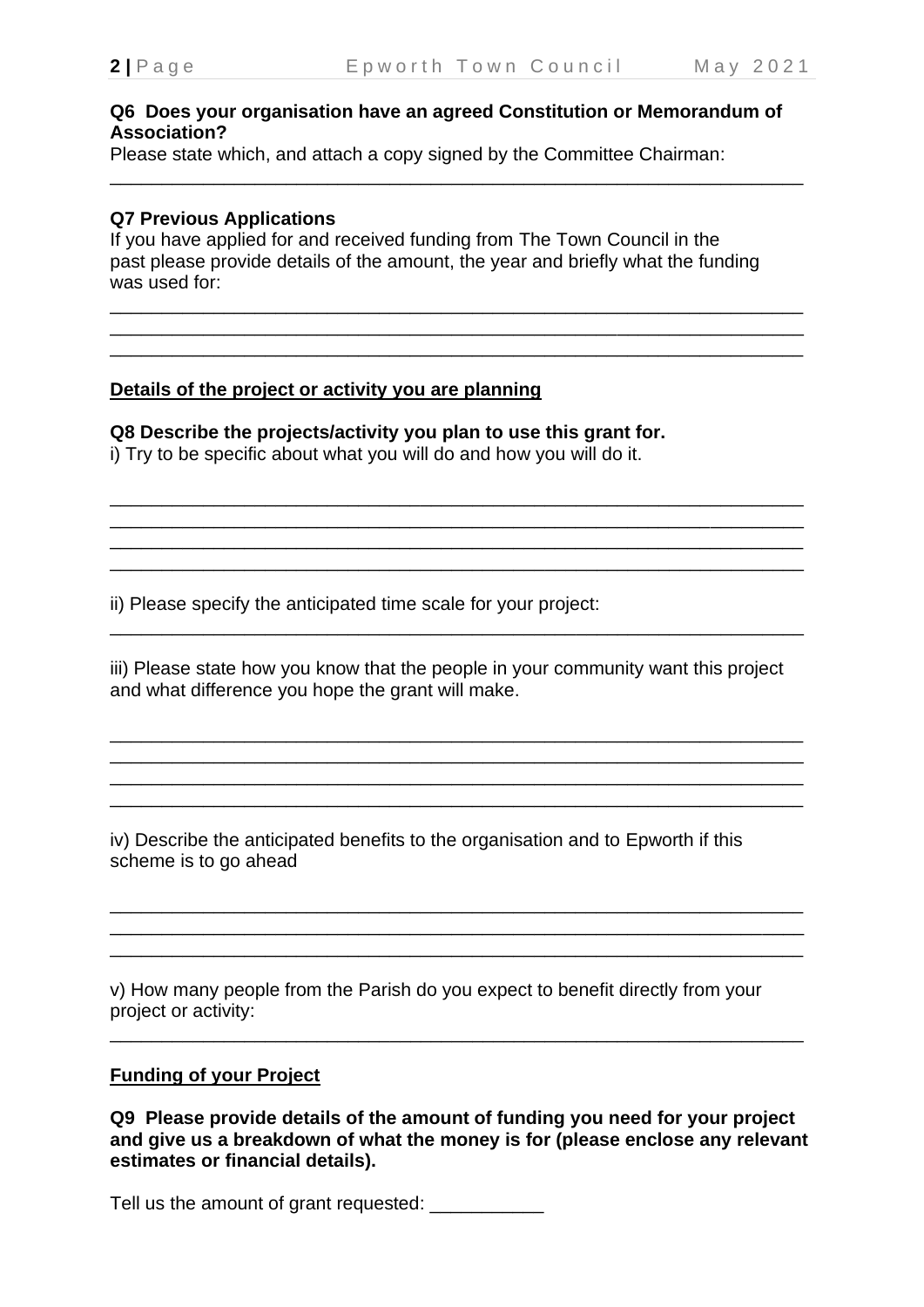and provide separately a detailed breakdown as to how you have reached this figure.

# **Your Accounts**

## **Q10 Please provide the following details from your most recent annual accounts**

Total Income Less Total Expenditure **E** Surplus / Loss **E** Savings (Reserves, Cash, Investments) £

Please note if you are requesting in excess of £300.00, please provide a copy of your most recent annual audited accounts or, in the case of newly established organisations, the projected income and expenditure for the next twelve months.

## **Bank Account Details**

#### **Q 11 Please give us your bank or building society account details**

You can only apply for grant if you have a bank/building society account in the name of your organisation. We will only pay grants into an account which requires at least two people to sign each cheque or withdrawal. These people should not be related.

Account name:

Name & Branch of Bank/building society name: \_\_\_\_\_\_\_\_\_\_\_\_\_\_\_\_\_\_\_\_\_\_\_\_\_\_\_\_\_\_\_\_\_\_\_

Number of signatories on the account? \_\_\_\_\_\_\_\_\_\_

## **Declarations**

Q12 Declaration

Please give details of a senior member of your organisation. For example, this may be your Chairperson, Treasurer or Secretary. They must read the application and sign below. (This must not be the main contact name in Q1).

*I confirm, on behalf of ………………………………………….(insert name of organisation):*

*That I am authorised to sign this declaration on its behalf, and that, to the best of my knowledge and belief, all replies are true and accurate.*

*I confirm that I have read the Terms and Conditions set out in the Notes which accompanied this application and further confirm that this application is made on the basis that if successful, the organisation will be bound to use the grant only for the purpose specified in this application, and will have to comply with those Terms and Conditions and any others which the Council might attach to the Grant.*

Post held in organisation: